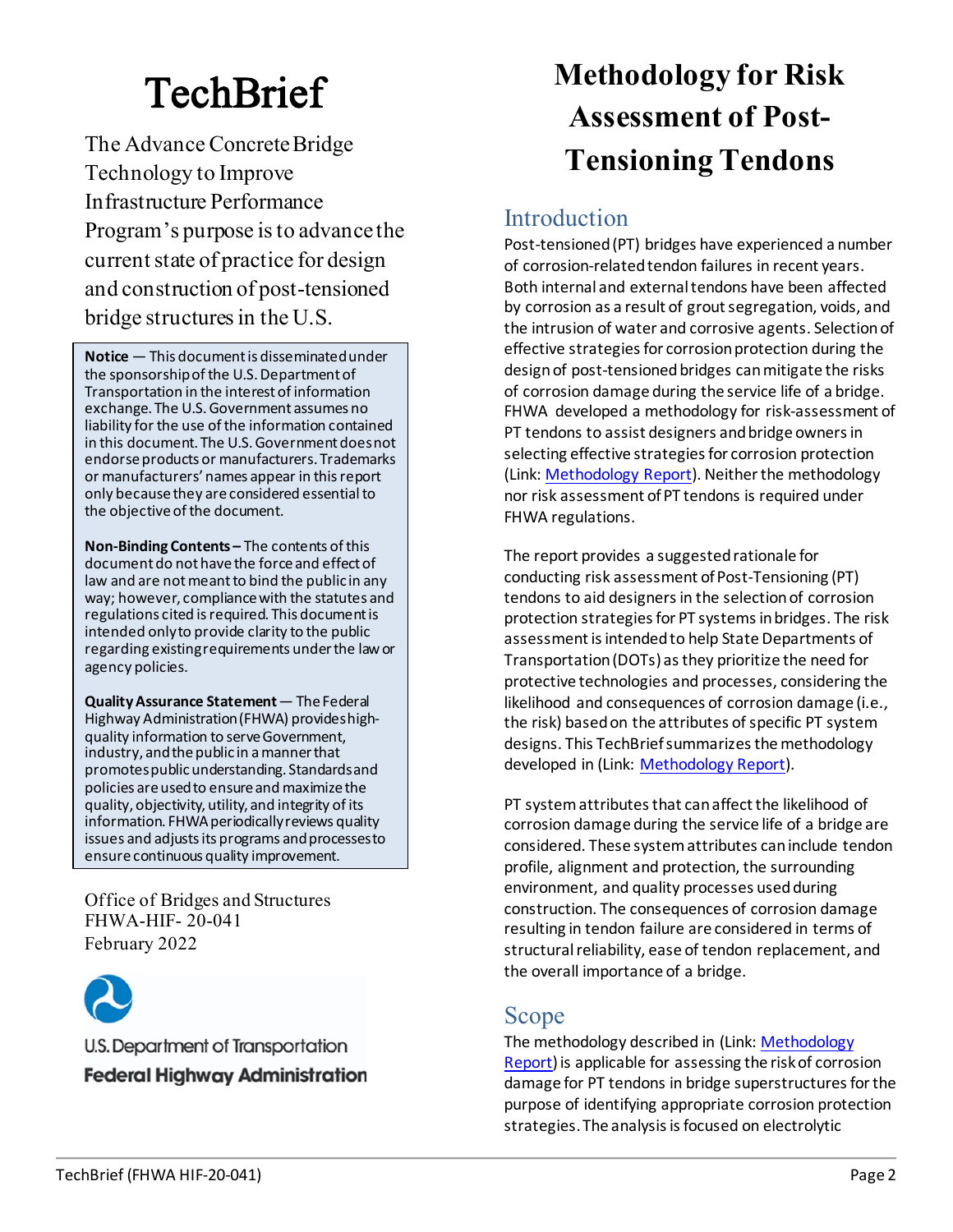corrosion that commonly manifests as localized damage. The methodology is appropriately implemented for the analysis of individual tendons in a bridge.

### Background

The PT risk methodology was developed using the procedures described in NCHRP Report 782, *Proposed Guideline for Reliability-Based Bridge Inspection Practices*[1]. The risk assessment process consists of estimating the likelihood of damage occurring, described by an Occurrence Factor (OF), and the consequences of that damage, described by a Consequence Factor (CF). The OF is analogous to a probability of failure or likelihood of an adverse event. The CF describes the potential impact of corrosion damage on safety, the cost of replacing a damaged tendon, and bridge importance.

Each of these factors can be estimated by analyzing key attributes of the bridge and tendon design that affect the likelihood of damage occurring and its consequences. For purposes of this document, risk is estimated as:

<span id="page-1-0"></span> $Risk = OF \times CF$ 

Equation 1

The risk calculated fro[m Equation 1](#page-1-0) provides a relative measure of the risk associated with a given set of attributes for a tendon. This measure of risk can be used to assess the need for action to reduce the likelihood of corrosion damage occurring during the service life of a bridge.

To identify the key attributes of bridge and tendon design that affect the risk of corrosion damage in PT tendons, FHWA formed a Reliability Assessment Panel (RAP) of experts in the design, inspection, construction, and maintenance of PT bridges. The expert elicitation procedures from Report 782 were used to identify key attributes of PT bridges that affect the likelihood of corrosion damage in tendons and its consequences. The attributes were ranked and used to form a risk model consisting of a quantitative scoring process, as described below, to provide an estimate of the OF and the CF.

The identified OF attributes were ranked qualitatively according to their impact on the likelihood of corrosion damage developing during the service life of a bridge.

An attribute was ranked "high" if it is expected to have a significant impact on the likelihood of the corrosion damage, "moderate" for a relatively smaller impact, and "low" if it is expected to have minor or no impact. The attribute scoring was initially weighted according to its rank of High, Moderate, or Low as 20, 15, or 10 pts, respectively. Those attributes ranked as "low" impact on the likelihood of corrosion damage occurring in tendons were neglected due to the relatively small influence these attributes would have on the likelihood of corrosion damage.

Criteria were then developed to differentiate the RAP's scoring of a given attribute. Again, a High, Moderate, and Low scale was used, with "High" indicating a criteria or requirement that most increases the likelihood of damage to be assigned the maximum score (20 or 15 pts). The rank of "low" indicated a criteria or requirement least likely to increase the likelihood of corrosion damage and receiving a minimum score, typically 0. Criteria ranked as "moderate" were typically assigned 50% of the maximum score given the ranking of the attribute. For example, for the attribute of grout quality, a lower quality grout (e.g., Class A grout) is ranked as "High," and better-quality grout (e.g., Class C grout) was ranked as "low." In this way, higher scores indicate increased likelihood of damage occurring, based on the identified attributes and the rankings. Specific values for individual attributes were subsequently adjusted based on a sensitivity study and engineering judgment.

The values for each relevant attribute are assigned by rating the attribute according to the criteria developed. The results from each attribute are then summed and normalized to estimate the likelihood of damage, described by the OF:

<span id="page-1-1"></span>
$$
OF = \frac{\sum S_i}{\sum S_0}
$$
 Equation 2

where  $S_i$  is the score recorded for each attribute and  $S_0$ is the maximum score for each attribute, such that the ratio is a value between 0 and 1. The CF is estimated in a similar manner.

The resulting OF and CF factors can be used in two ways to characterize the risk of corrosion damage in a tendon. The values can be used to place a particular tendon in the appropriate bin on a risk matrix such as that shown in Figure 1, or the product of the OF and the CF can be used to estimate a quantitative risk value on a scale from 1 to 100.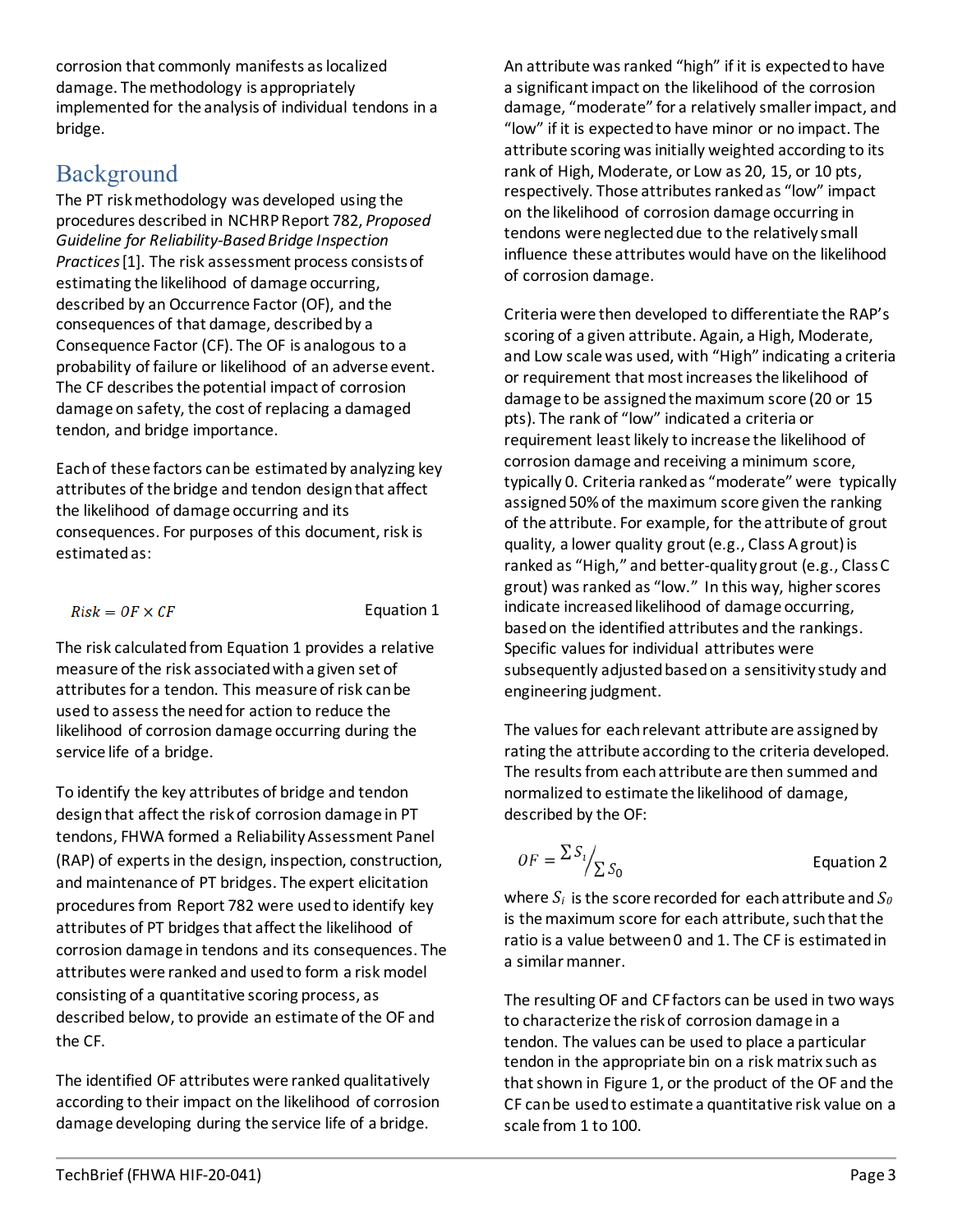The OF and CF ratios can be used to locate the analyzed tendon on a risk matrix such as shown in [Figure 1](#page-2-0) by categorizing the likelihood (OF) and the consequence (CF). For the OF, categories of remote, low, moderate or high are used to characterize the likelihood, while categories of low, moderate, high, and severe are used to characterize the consequence for the CF. The factor for appropriate categories is determined by multiplying [Equation 2](#page-1-1) by 4, resulting in values on a scale from 0 to 4. For the OF, values between 0 and 1 are identified as "Remote," meaning the likelihood of damage is estimated to be remote, given the attributes and criteria. Values 1 or greater but less than 2 are ranked as "Low," and so on. The CFs are categorized in a similar manner. This approach provides a simple methodology for categorizing the likelihood of corrosion damage and its consequences by locating a given tendon in a particular bin on the risk matrix. Decisions regarding suitable actions are then based on the location on the risk matrix, with bins tending toward the upper right indicating higher risk and bins tending toward the lower left are lower risk.



Source: FHWA

#### <span id="page-2-0"></span>**Figure 1 Illustration. Example risk matrix showing likelihood and consequence levels.**

The ratios can also be applied directly to provide a risk estimate on a continuous scale using the equation:

$$
R = OF \times CF \times 100
$$

Equation 3

where R is a relative risk value, or *risk factor*, on a scale from 1 to 100.

In either case, decisions based on the risk analysis are subjective and based on engineering judgment, and threshold values or ranges can be selected to support decision making. When using the risk matrix, individual bins are identified as different levels of risk as suggested by the different colors and patterns shown in [Figure 1.](#page-2-0) When using a continuous scale from 1 to 100, threshold values can be selected to characterize the level of risk. Specific recommendations for characterizing the risk for tendons are described in the report (Link: Methodology [Report\)](https://rosap.ntl.bts.gov/view/dot/61404).

#### Processes

The risk assessment conducted by the RAP identified damage mechanisms that can affect the likelihood of corrosion damage in PT tendons. The identified damage mechanisms are vulnerabilities of the design or construction process that have a significant impact on the likelihood of corrosion damage. The damage mechanisms identified by the RAP are shown i[n Table 1.](#page-2-1) The identified damage mechanisms included breaching of a duct or anchorage that would allow the ingress of water and corrosive agents into the duct. The quality of the construction and workmanship was also identified as affecting the likelihood of developing corrosion damage. The aggressiveness of the environment, the adequacy of the specification and detailing, the quality of materials used, and the potential for grout voids to form in the duct were each identified by the RAP, as shown in [Table 1.](#page-2-1)

| Ш           | <b>Damage Mechanism</b>                 |
|-------------|-----------------------------------------|
|             | Breached duct or anchorage              |
|             | Construction and workmanship quality    |
| $\mathbf 3$ | Environment                             |
|             | Inadequate specifications and detailing |
|             | Poor or improper materials              |
|             | Grout voids                             |

#### <span id="page-2-1"></span>**Table 1. Damage mechanisms identified by the RAP.**

Attributes were identified that correspond to one or more of these damage mechanisms. These attributes are characteristics of the design, loading, materials, and construction processes planned for a given PT system.

The attributes identified were ranked according to their impact on the likelihood of corrosion damage as a result of the identified damage mechanism. Criteria were developed to differentiate the scoring of a given attribute based on the engineering judgment of the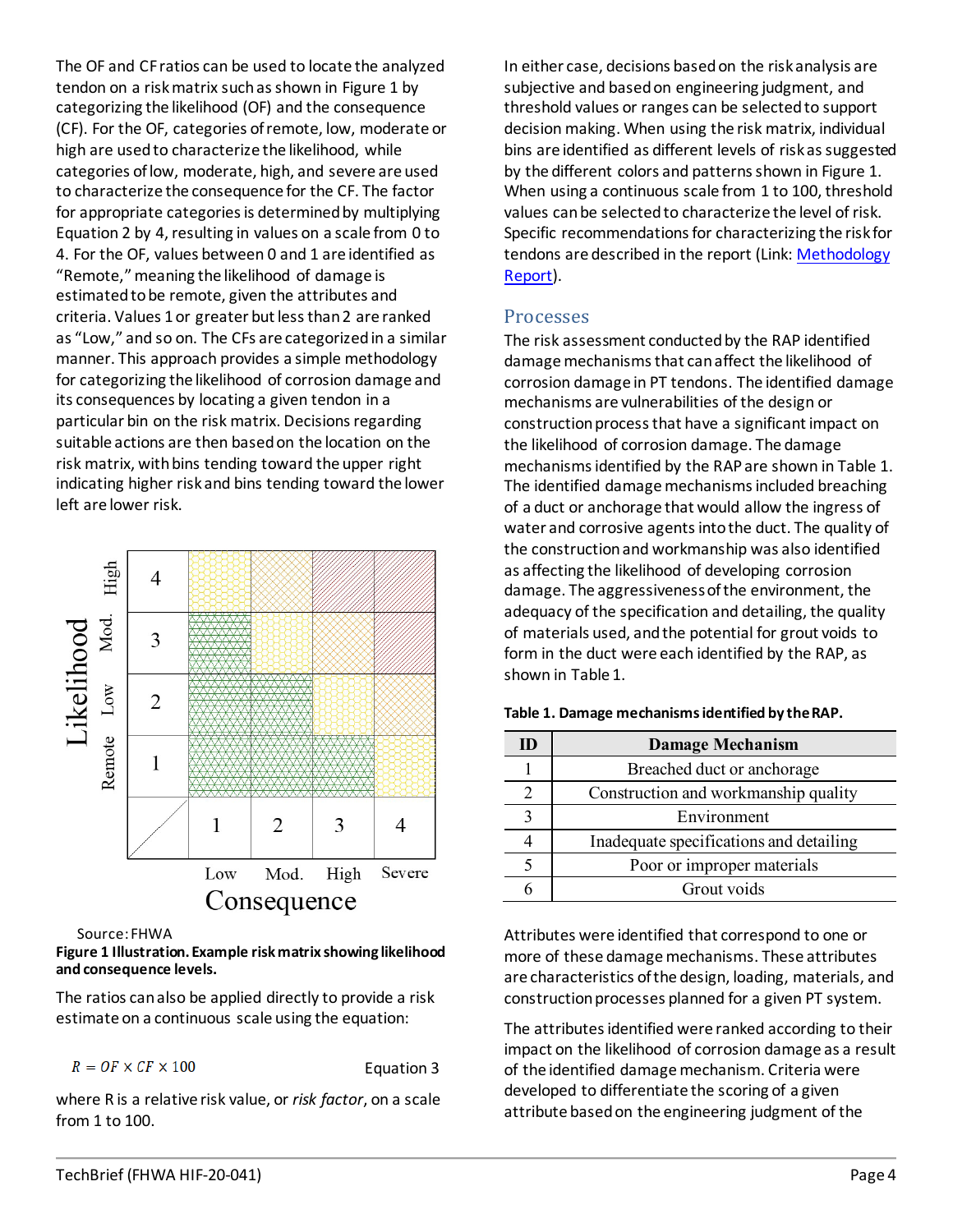RAP. Attributes that describe the likely consequence of a tendon failure due to corrosion damage were also identified and ranked.

corrosion damage in tendons. The risk model described in (Link: [Methodology Report\)](https://rosap.ntl.bts.gov/view/dot/61404) considers 19 separate attributes that are numbered A1 through A19 as shown in [Table 2.](#page-3-0)

### Risk Model Attributes

<span id="page-3-0"></span>The risk assessment process was used to identify and prioritize attributes that contribute to the risk of **Table 2. Attributes and associated ranks identified by the RAP.**

| <b>Attribute</b>                         | No.            | <b>Attributes</b>                        | Rank      |
|------------------------------------------|----------------|------------------------------------------|-----------|
| PT Tendon<br>and Profile                 | A <sub>1</sub> | Tendon Length                            | High      |
|                                          | A2             | <b>Tendon Vertical Profile</b>           | Very High |
|                                          | A <sub>3</sub> | Tendon Curvature                         | Moderate  |
|                                          | A <sup>4</sup> | Profile Conflict Avoidance               | Moderate  |
| PT Tendon                                | A <sub>5</sub> | Cold Joints, Precast Segments            | High      |
| Joint and<br>Closure                     | A6             | Cold Joint, Cast-in-Place (CIP) Segments | Moderate  |
|                                          | A7             | <b>Closure Pours</b>                     | High      |
| PT System<br>Materials and<br>Components | A8             | Anchorage Protection, Interior           | Moderate  |
|                                          | A <sub>9</sub> | Anchorage Protection, Exposed            | High      |
|                                          | A10            | Venting Protection                       | High      |
|                                          | A11            | <b>Grout Material Performance</b>        | High      |
|                                          | A12            | Materials Specification                  | Moderate  |
|                                          | A13            | Venting                                  | High      |
|                                          | A14            | Use of Diablos                           | High      |
|                                          | A15            | <b>Construction Quality</b>              | High      |
| PT Installation<br>Quality               | A16            | <b>Quality Assurance</b>                 | Moderate  |
|                                          | A17            | <b>Grouting Procedures</b>               | High      |
| Environmental                            | A18            | Macro Environment                        | High      |
|                                          | A19            | Micro or Local Environment               | High      |

The attributes are organized into five categories for convenience as follows:

- *PT Tendon and Profile Attributes*describing design characteristics of the tendon being analyzed.
- *PT Joint and Closure Attributes*describing the attributes associated with joints between segments and the characteristics and number of closure pours traversed by the tendon.
- *PT System Materials and Components Attributes* describing the levels of protection provided at anchorages and vents, grout materials used, handling and storage of grout materials, location of vents relative to high points along a tendon, and the use of diabolos for external PT applications.
- *PT Installation Quality Attributes*describing the certification and specifications planned for construction and the procedures used to install grout.
- *Environmental Attributes*describing the ambient environment in which a bridge is to be constructed (macro-environment) and localized exposures to aggressive environmental conditions (micro- or local environment). The micro environment is used to characterize when a tendon anchorage is directly below an expansion joint or otherwise experiences localized exposure to water and corrosive agents.

The priority rank (i.e., High, Moderate) of each attribute is also shown in the table. Attributes ranked "Low" were not included in the model due to their relatively smaller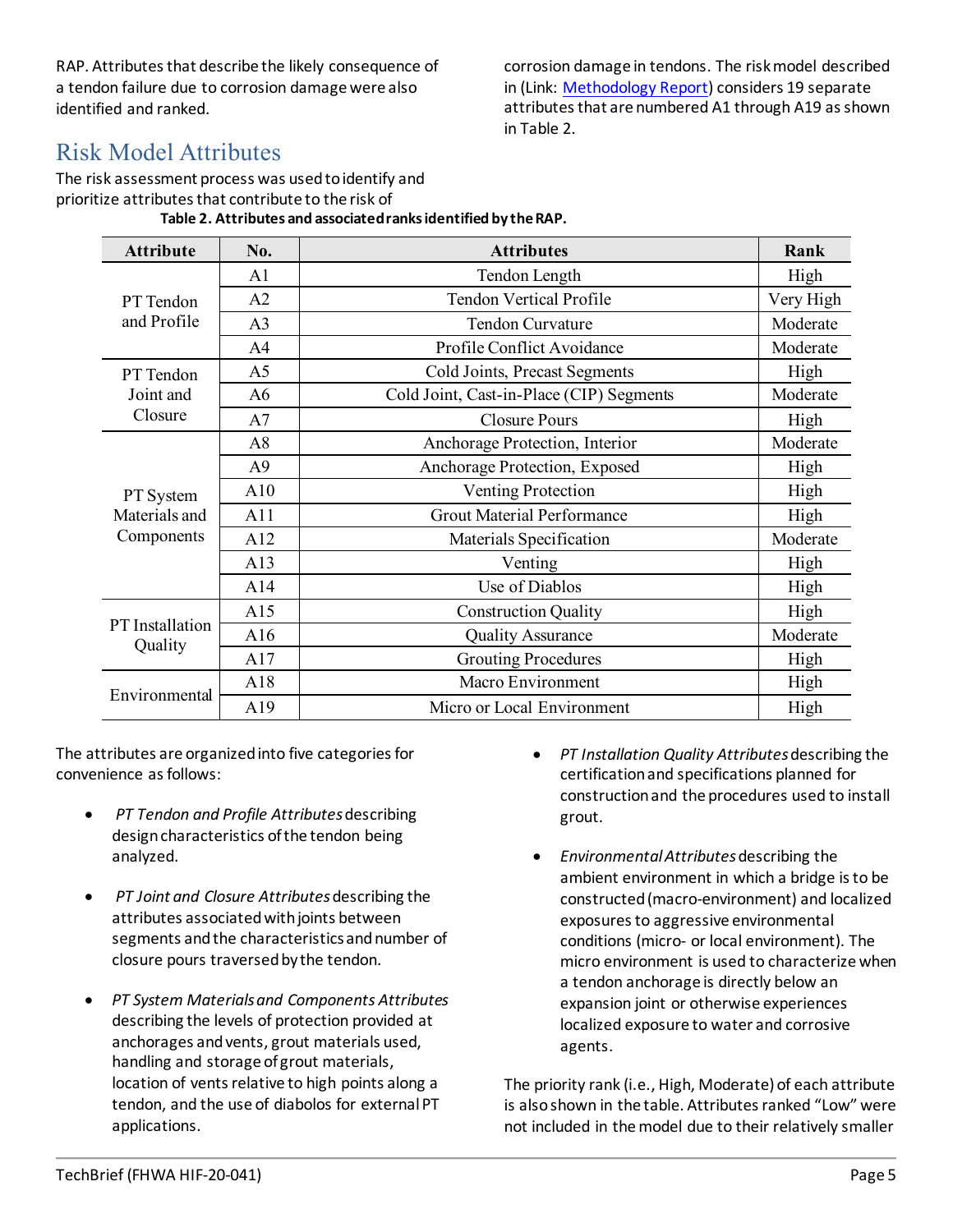impact on the likelihood of corrosion damage. Each attribute was assigned an alpha-numeric code (e.g., A1, A2, etc.) for organizational purposes.

Three attributes were used to characterize the consequences of corrosion damaged tendons as shown in [Table 3.](#page-4-0) One describes the importance of tendons in terms of structural reliability, one describes the ease of replacement (i.e., potential cost), and one refers to the importance of the bridge itself in terms of the transportation network.

<span id="page-4-0"></span>

| Table 3. Consequence attributes identified by the RAP. |
|--------------------------------------------------------|
|--------------------------------------------------------|

| No.            | <b>Attribute</b>                | Rank     |
|----------------|---------------------------------|----------|
| C <sub>1</sub> | Tendon Importance, System Level | High     |
| C <sub>2</sub> | Ease of Tendon Replacement      | High     |
| C <sub>3</sub> | <b>Bridge Importance</b>        | Optional |

### Adoption of Current Specifications

The risk model considers the partial or total adoption of certainvoluntary specifications that describe current state-of-the-practice for construction of durable posttensioned bridges. The adoption of some or all portions of these specifications is known to vary among different bridge owners, with some owners adopting these specifications in full, while others may adopt only portions of the specifications or utilize owner-specified requirements that may differ. Implementation of these voluntary specifications may mitigate a number of attributes that contribute to the risk of corrosion damage in post-tensioned bridge construction implementing the risk model

The risk model is implemented by selecting the relevant attributes for determining the OF and scoring each attribute according to the information provided in the model. Analysis is conducted for a single tendon in a bridge; tendons with different attributes should be analyzed separately. Bridge design plans and specifications for the subject bridge are needed to

determine the relevant attributes and the appropriate rating for each attribute.

The OF is determined from Equation 2 based on the summation of the relevant attributes. Attributes that are not relevant to a particular tendon design can be omitted from the analysis. The CF is determined from the three relevant attributes related to the system redundancy, the replaceability of the tendon, and the importance of the bridge.

Based on the calculated values of the OF and the CF, the risk rating can be calculated according to equation 3 to determine the relative risk level for the tendon analyzed. Alternatively, the results may be plotted on a risk matrix, as described below. A spreadsheet format is suitable for implementing the model. Examples are provided in Appendix A of (Link: [Methodology Report\)](https://rosap.ntl.bts.gov/view/dot/61404), which illustrate a spreadsheet application of the attributes for determining the OF and the CF.

### Risk Levels

The risk model results in a relative score for the OF and the CF. The decision-making based on this output can be implemented using a risk matrix, in which the OF and CF are each categorized as one of four possible categories, and the risk level is assessed based on the bins in the risk matrix, shown in [Figure 1.](#page-2-0)

Alternatively, a continuous scale from 1 to 100 can be implemented to estimate the level of risk based on Equation 3. Using this approach, the level of risk can be assessed usin[g Figure 2.](#page-4-1) The figure illustrates an elevated risk range as risk factor scores increase based on the assessment process.

Risk mitigation or reduction strategies should be considered for tendons assessed to have certain levels of elevated risk. The following section describes common risk reduction and mitigation technologies that could be implemented to reduce the level of risk, though they are not required under FHWA regulations.



Source: FHWA

<span id="page-4-1"></span>**Figure 2. Chart. Example of risk levels based on 100-point risk scale.**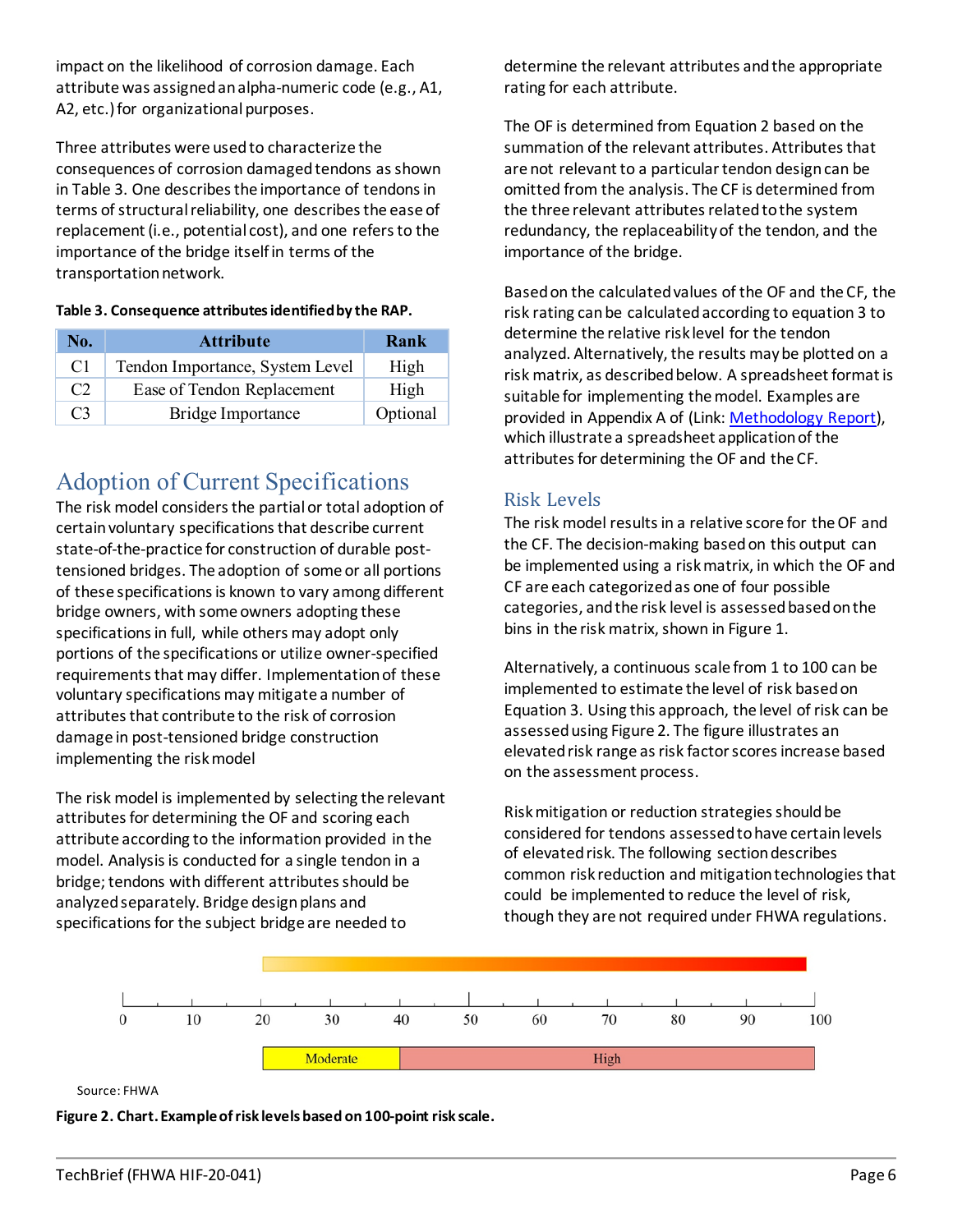### Technologies for Preventing Corrosion Damage

This section describes available technologies for corrosion protection that could be implemented for PT tendons with elevated risk. The technologies have been divided into two groups, as shown in [Table 4.](#page-5-0) This includes Mitigation Strategies that minimize the likelihood of corrosion damage in PT tendons uniformly, and Risk Reduction Strategies that can be implemented to reduce the value of certain attributes and thereby reduce the value of the OF. Relative measures of the cost and effectiveness of these technologies on a qualitative scale (Low, Medium, High) are also shown in [Table 4.](#page-5-0)

The first group, Mitigation Strategies, describes technologies that could be implemented to minimize the likelihood of corrosion damage in PT tendons. These technologies may be considered when the risk level is very elevated due to design features that increase the susceptibility to corrosion damage. This includes Electrically Isolated Tendons (EIT), selection of corrosion-resistant strands (e.g., stainless steel strands), and use of corrosion-inhibitor in the tendon. Implementing these technologies in the design of PT systems may significantly reduce the risk of tendon failure due to corrosion damage.

The second group, Risk Reduction Strategies, describes technologies or choices that could be selected to reduce the numerical risk factor value by modifying various attribute values. Risk reduction strategies include changing attributes of the design that affect the CF, such as using replaceable tendons or increasing redundancy with additional tendons. Risk reduction strategies also include adding additional layers of protection, improving quality processes and fully implementing contemporary specification intended to protect tendons from exposure to corrosion materials. These technologies can be considered to reduce the overall risk profile and may be selected during the design process to improve the durability of the bridge.

The risk assessment methodology described in (Link: [Methodology Report\)](https://rosap.ntl.bts.gov/view/dot/61404) is intended to provide a systematic approach to identifying when these risk mitigation and reduction strategies should be considered during the design phase for PT bridges. The risk assessment is intended to help DOTs as they prioritize the need for protective technologies and processes, with the goal of improving the durability of PT system designs through the appropriate implementation of corrosion protection strategies. More information on the risk assessment methodology can be found in (Link: [Methodology Report\)](https://rosap.ntl.bts.gov/view/dot/61404).

<span id="page-5-0"></span>

| <b>Strategy</b>                  | <b>Technology</b>                                              | Cost | <b>Benefit</b> |
|----------------------------------|----------------------------------------------------------------|------|----------------|
|                                  | Electrically Isolated Tendons (EIT)                            |      | H              |
|                                  | Stainless steel strand                                         | H    | H              |
| <b>Mitigation Strategies</b>     | Carbon fiber strand                                            | VH   | Η              |
|                                  | Galvanized strand                                              | M    | M              |
|                                  | Corrosion-Inhibitor tendon impregnation                        | M    | M              |
|                                  | Replaceable tendons                                            | M    | H              |
|                                  | Increase number of tendons                                     |      | M              |
| <b>Risk Reduction Strategies</b> | Full adoption of:<br>PTI/ASBI M50.3-19 [1]<br>PTI M55-1.19 [2] | L    | H              |
|                                  | Enhanced QC/QA                                                 |      | H              |
|                                  | Vacuum-assisted grouting                                       |      | H              |
|                                  | Include additional layers of protection                        |      | M              |
|                                  | <b>Structural Health Monitoring</b>                            | M    | M              |

#### **Table 4. Corrosion protection technologies.**